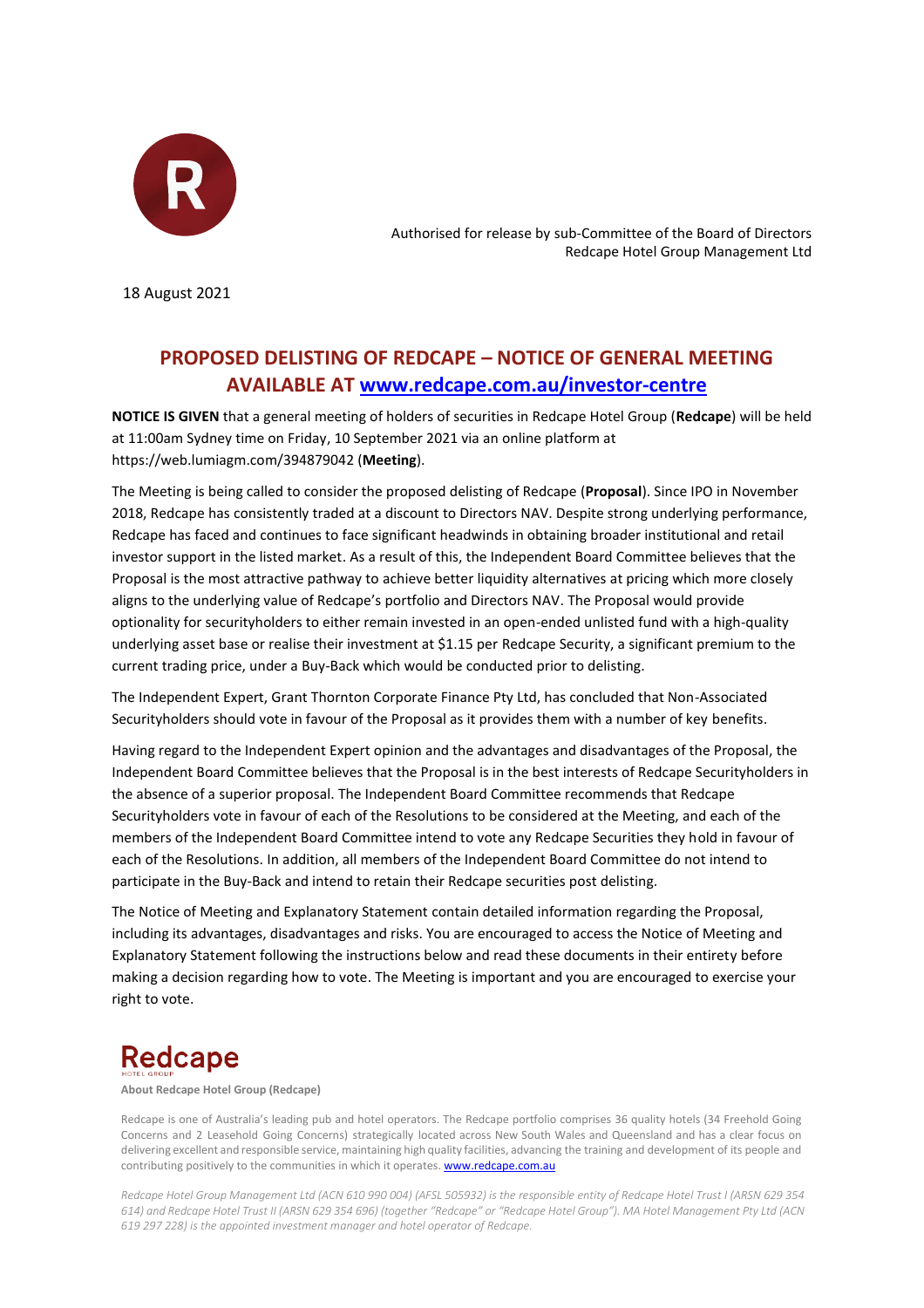## **Obtaining a copy of the Notice of Meeting and Explanatory Statement**

A copy of the Notice of Meeting and Explanatory Statement for the Meeting can be accessed and downloaded at www.redcape.com.au/investor-centre. The Notice of Meeting and Explanatory Statement provide details on how to participate in the Meeting, and how you can lodge a Proxy Form.

### **Purpose of this letter**

This letter is to provide you with information regarding how you can access the Notice of Meeting and Explanatory Statement. The Australian Securities and Investments Commission has adopted a 'no-action position' regarding the convening of meetings electronically which applies until the earlier of 31 October 2021 and the date that any measures are passed by the Parliament relating to the use of virtual technology in meetings. This position is conditional upon provision, personally or by post, of notice of how to access the contents of a notice of meeting in cases where electronic addresses have not been nominated by those entitled to receive notice of the meeting. This letter is intended to satisfy this condition in respect of the Notice of Meeting and Explanatory statement for the Meeting.

On 10 August 2021, legislation was agreed to by both Houses of Parliament amending the *Corporations Act 2001* (Cth) to allow for a notice of meeting to be given by providing recipients (by means of an electronic communication or otherwise) sufficient information to allow them to access the notice of meeting electronically. In the event that this amendment commences on or before the date of this letter, this letter is provided on the basis of that legislation.

Capitalised terms used in this letter have the same meaning as in the Notice of Meeting and Explanatory Statement dated 18 August 2021 unless otherwise defined or if the context otherwise requires.

If you encounter any issues in accessing the Notice of Meeting and Explanatory Statement online, or have any questions concerning the Meeting, please contact the information line on 1300 737 760 (within Australia) or +61 2 9290 9600 (outside Australia) between 8:30am and 5:00pm (Sydney time) Monday to Friday, for assistance.

Yours sincerely,

{nm//f/weedh

**Mr. Dan Brady** CEO, Redcape Hotel Group Management Ltd

**-ENDS-** 



**About Redcape Hotel Group (Redcape)**

Redcape is one of Australia's leading pub and hotel operators. The Redcape portfolio comprises 36 quality hotels (34 Freehold Going Concerns and 2 Leasehold Going Concerns) strategically located across New South Wales and Queensland and has a clear focus on delivering excellent and responsible service, maintaining high quality facilities, advancing the training and development of its people and contributing positively to the communities in which it operates[. www.redcape.com.au](http://www.redcape.com.au/)

*Redcape Hotel Group Management Ltd (ACN 610 990 004) (AFSL 505932) is the responsible entity of Redcape Hotel Trust I (ARSN 629 354 614) and Redcape Hotel Trust II (ARSN 629 354 696) (together "Redcape" or "Redcape Hotel Group"). MA Hotel Management Pty Ltd (ACN 619 297 228) is the appointed investment manager and hotel operator of Redcape.*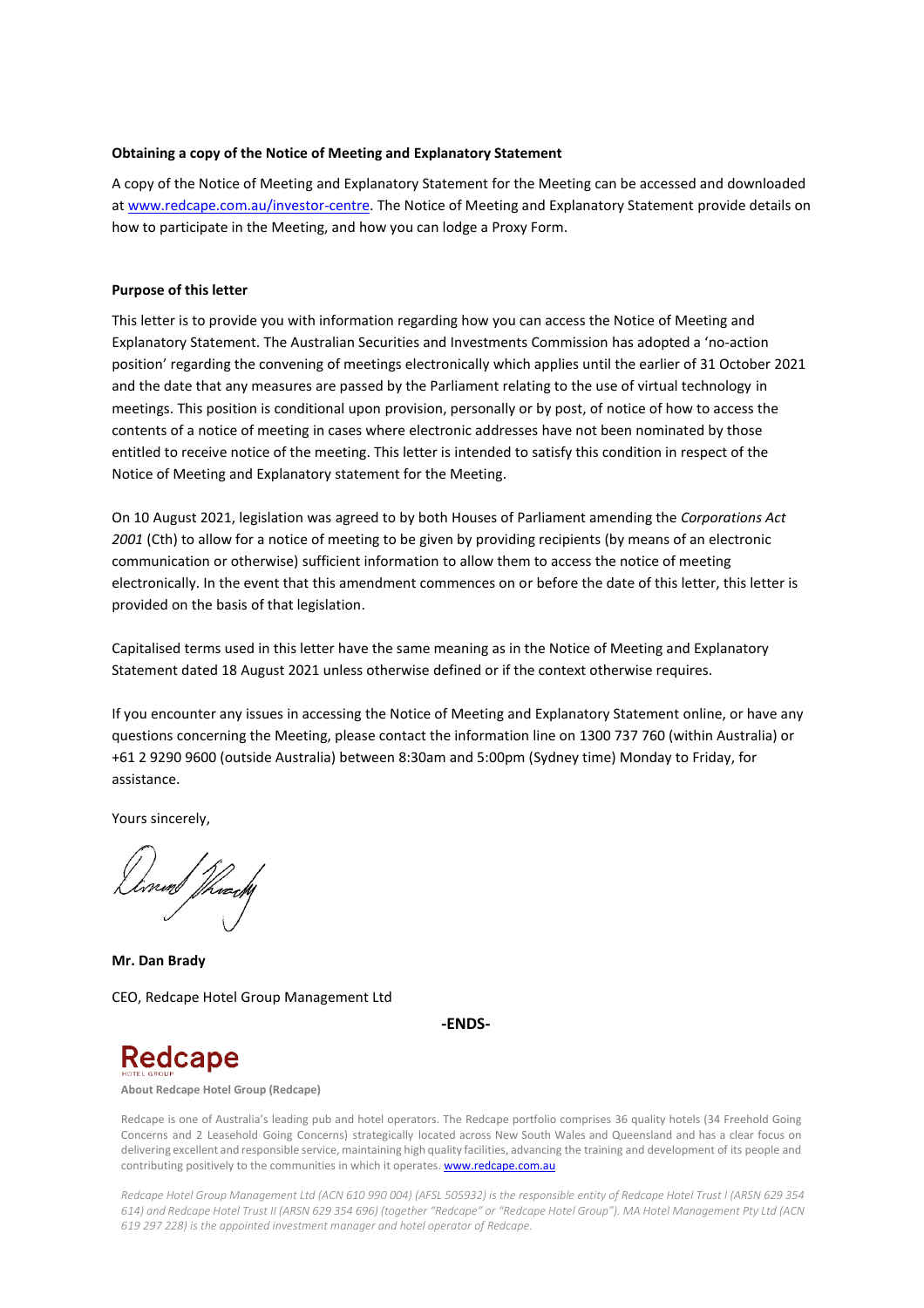

**All Correspondence to:**

|   | <b>By Mail</b>                         | Boardroom Pty Limited<br>GPO Box 3993<br>Sydney NSW 2001 Australia |  |
|---|----------------------------------------|--------------------------------------------------------------------|--|
| 昌 | By Fax:                                | +61 2 9290 9655                                                    |  |
| 口 | Online:<br>www.boardroomlimited.com.au |                                                                    |  |
| æ |                                        | By Phone: (within Australia) 1300 737 760                          |  |
|   |                                        | (outside Australia) +61 2 9290 9600                                |  |

Capitalised terms used in the form have the same meaning as in the Notice of Meeting and Explanatory Statement dated 18 August 2021 unless otherwise defined or the context otherwise requires.

# **YOUR VOTE IS IMPORTANT**

For your vote to be effective it must be recorded **before 11:00am Sydney time on Wednesday 8 September 2021**

# **EXECUTE ONLINE BY SMARTPHONE**

- **STEP 1: VISIT** https://www.votingonline.com.au/rdcegm2021
- **STEP 2: Enter your Postcode OR Country of Residence (if outside Australia)**
- **STEP 3: Enter your Voting Access Code (VAC):**



 Scan QR Code using smartphone OR Reader Ann

# **TO VOTE BY COMPLETING THE PROXY FORM**

## **STEP 1 APPOINTMENT OF PROXY**

Indicate who you want to appoint as your Proxy.

If you wish to appoint the Chair of the Meeting as your proxy, mark the relevant box in Step 1 overleaf. If you wish to appoint someone other than the Chair of the Meeting as your proxy please write the full name of that individual or body corporate in the space provided in Step 1 overleaf. If you leave this section blank, or your named proxy does not attend the meeting, the Chair of the Meeting will be your proxy. If your named proxy attends the Meeting but does not vote as directed on a poll on an item, the Chair of the Meeting will become your proxy in respect of that item. A proxy need not be a Redcape Securityholder. Do not write Redcape or your name in the space. The Country of Residence (if outside Australia)<br>
SEEP 4 LODGEMENT<br>
Many From the company behavior of the control of the control of the control of the control<br>
SEEP 3 SIGN THE FORM<br>
SEEP 3 SIGN THE FORM<br>
The form must be si

#### **Appointment of a Second Proxy**

You are entitled to appoint up to two proxies to attend the Meeting and vote on a poll. If you wish to appoint a second proxy, an additional Proxy Form may be obtained by contacting Redcape's Registry or you may copy this form.

#### To appoint a second proxy you must:

(a) complete two Proxy Forms. You must clearly indicate on the second Proxy Form that it is a second proxy and not a revocation of the first proxy. On each Proxy Form state the percentage of your voting rights or the number of Redcape Securities applicable to that Form. If the appointments do not specify the percentage or number of votes that each proxy may exercise, each proxy may exercise half your votes. Fractions of votes will be disregarded.

(b) return both forms together in the same envelope.

## **STEP 2 VOTING DIRECTIONS TO YOUR PROXY**

To direct your proxy how to vote, mark one of the boxes opposite each item of business in Step 2 overleaf. All your Redcape Securities will be voted in accordance with such a direction unless you indicate only a portion of Redcape Securities are to be voted on any item by inserting the percentage or number that you wish to vote in the appropriate box or boxes. If you do not mark any of the boxes on a given item, your proxy may vote as he or she chooses. If you mark more than one box on an item for all your securities your vote on that item will be invalid.

#### **Proxy which is a Body Corporate**

Where a body corporate is appointed as your proxy, the representative of that body corporate attending the Meeting must have provided an "Appointment of Corporate Representative" prior to admission. An Appointment of Corporate Representative form can be obtained from Redcape's Registry.

# **STEP 3 SIGN THE FORM**

The form **must** be signed as follows:

**Individual:** This form is to be signed by the Redcape Securityholder.

**Joint Holding**: where the holding is in more than one name, all the relevant Redcape Securityholders should sign.

Power of Attorney: to sign under a Power of Attorney, you must have already lodged a certified copy of that Power of Attorney with Redcape's Registry. Alternatively, attach a certified photocopy of the Power of Attorney to this form when you return it.

**Companies:** this form must be signed by a Director jointly with either another Director or a Company Secretary. Where the company has a Sole Director who is also the Sole Company Secretary, or has a Sole Director and does not have a Company Secretary under section 204A of the Corporations Act, this form should be signed by that person. **Please indicate the office held by the signatory in the appropriate place.**

## **STEP 4 LODGEMENT**

Proxy forms (and any Power of Attorney under which it is signed) must be received no later than 48 hours before the commencement of the Meeting, therefore by **11:00am (Sydney time) on Wednesday 8 September 2021.** Any Proxy Form received after that time will not be valid for the scheduled Meeting.

**Proxy forms may be lodged using the enclosed Reply Paid Envelope or:**

|  | $\Box$ Online | https://www.votingonline.com.au/rdcegm2021 |
|--|---------------|--------------------------------------------|
|--|---------------|--------------------------------------------|

- **By Fax**  + 61 2 9290 9655
- **By Mail** Boardroom Pty Limited GPO Box 3993, Sydney NSW 2001 Australia